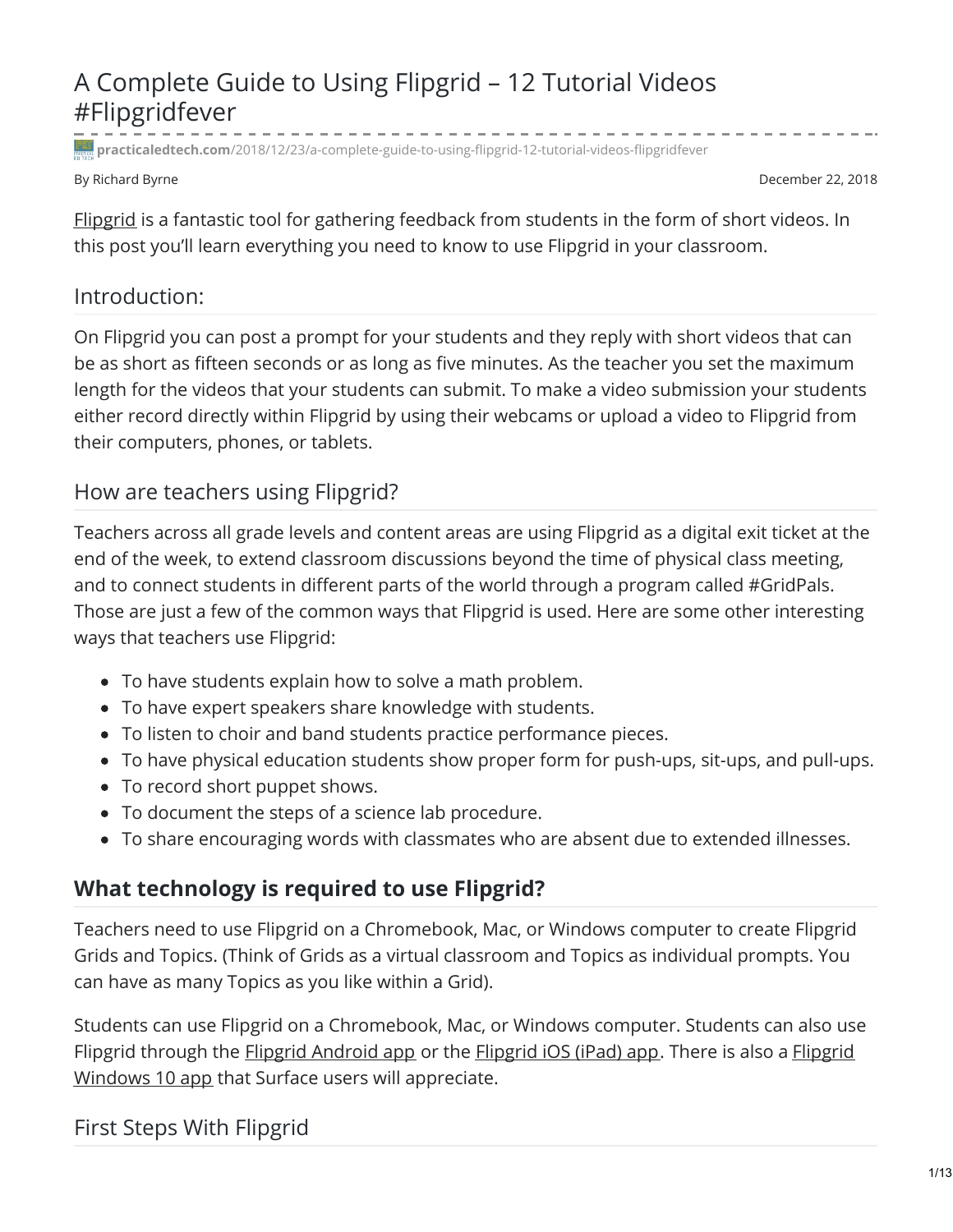The first step is to sign-up as an educator on Flipgrid.com. You can sign-up by using a Microsoft account or by using a Google account.

Once you have registered as an educator you can create your first Flipgrid Grid. An easy way to think of a Grid is to think of it as a virtual classroom. The Grid is where students will go to see all of the Topics (AKA prompts) that you post for them to respond to. When you create your grid you can restrict access to it according to one of the following methods:

- Email domain. In this case only those who have an email issued by your school can see the Grid.
- Access via student IDs that you create. This is the option to choose if your students do not have active email addresses issued by your school.
- Access for anyone who has a Google or Microsoft account. This is the option to choose if you are using Flipgrid with college students or in a professional development group.

After you have created your first Grid you will see that it has been assigned a Flipgrid code/ Flipgrid URL. Give that code or URL to your students so that they can see the Topics within the Grid. When students go to the Grid they will be able to select any active topic to record and submit their responses.

Whenever you create a Flipgrid Grid there is default Topic titled "Let's Connect!" that is activated. This topic is there for students to introduce themselves to the class. You can create more topics by simply clicking "New Topic" within your Grid. You can write any prompt that you want to give to your students in the new Topic description. You can also add a video or upload a document to use as a part of the new Topic for students to view and reply to. Every Topic within a Grid has its own code or URL that you can direct students to if you want to save them the step of first going to the Grid and then choosing the Topic.

I created this [video](https://youtu.be/5wYYniOAaiE) to provide a complete walk-through of the process of creating a new Flipgrid Grid and Topic. The video also includes a demonstration of how students reply to your Topics.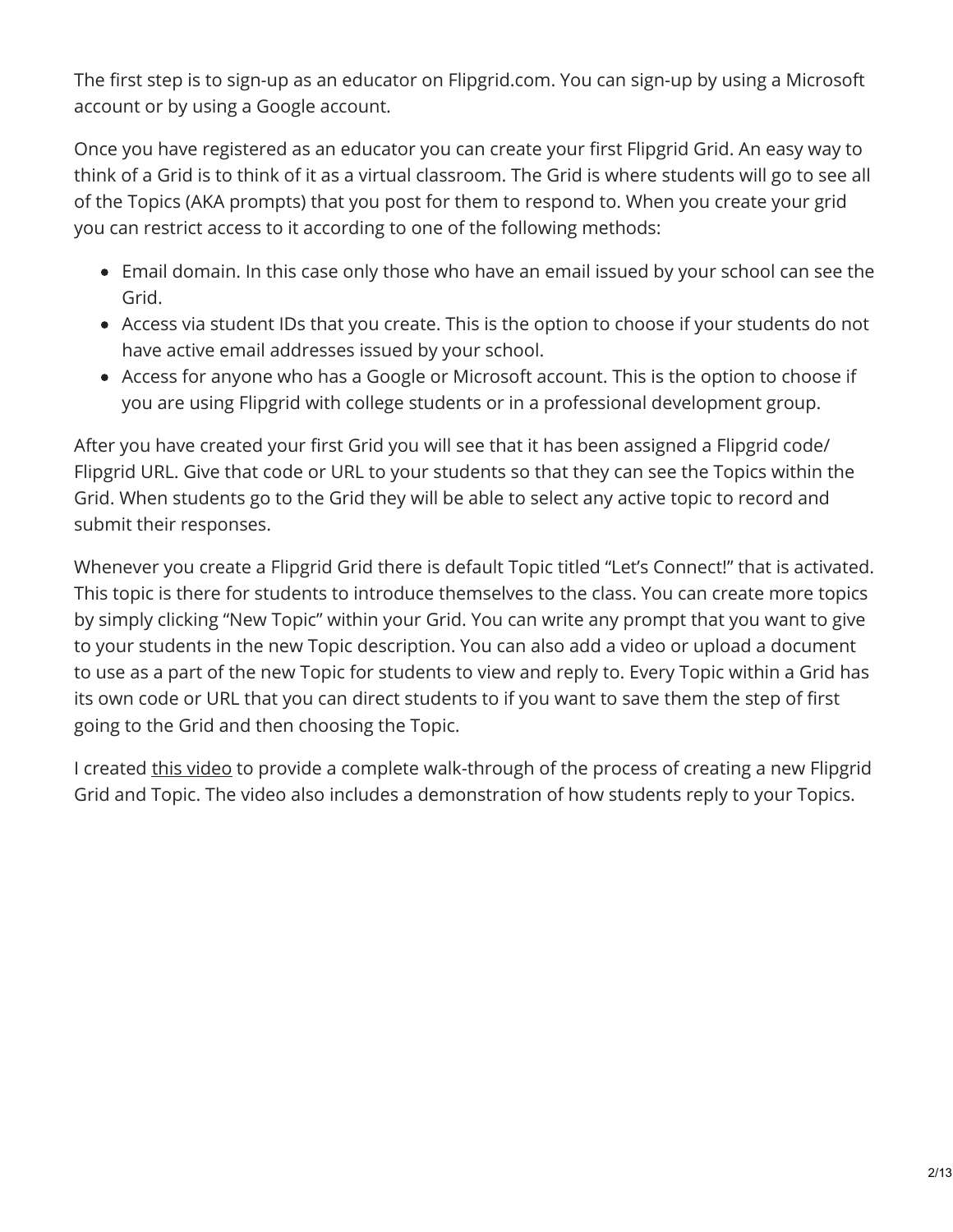

## How Students Reply to Flipgrid Topics

Students can reply to Flipgrid Topics on just about any device that has a camera built into it. This includes iPads, Android tablets, phones, Chromebooks, Windows computers, and Mac computers.

If you give your students the direct code/ URL for a Topic they will be sent directly there instead of to your Grid. If you give your students just the Grid code/ URL they will have to choose the topic to which they want to respond. Either way, they will have to sign-in before they can reply. And if you have password-protected your Grid, they'll need to enter the password too.

This [video](https://www.youtube.com/watch?v=5wYYniOAaiE) shows students how to respond to Flipgrid Topics on a Chrome, Windows, or Mac computer.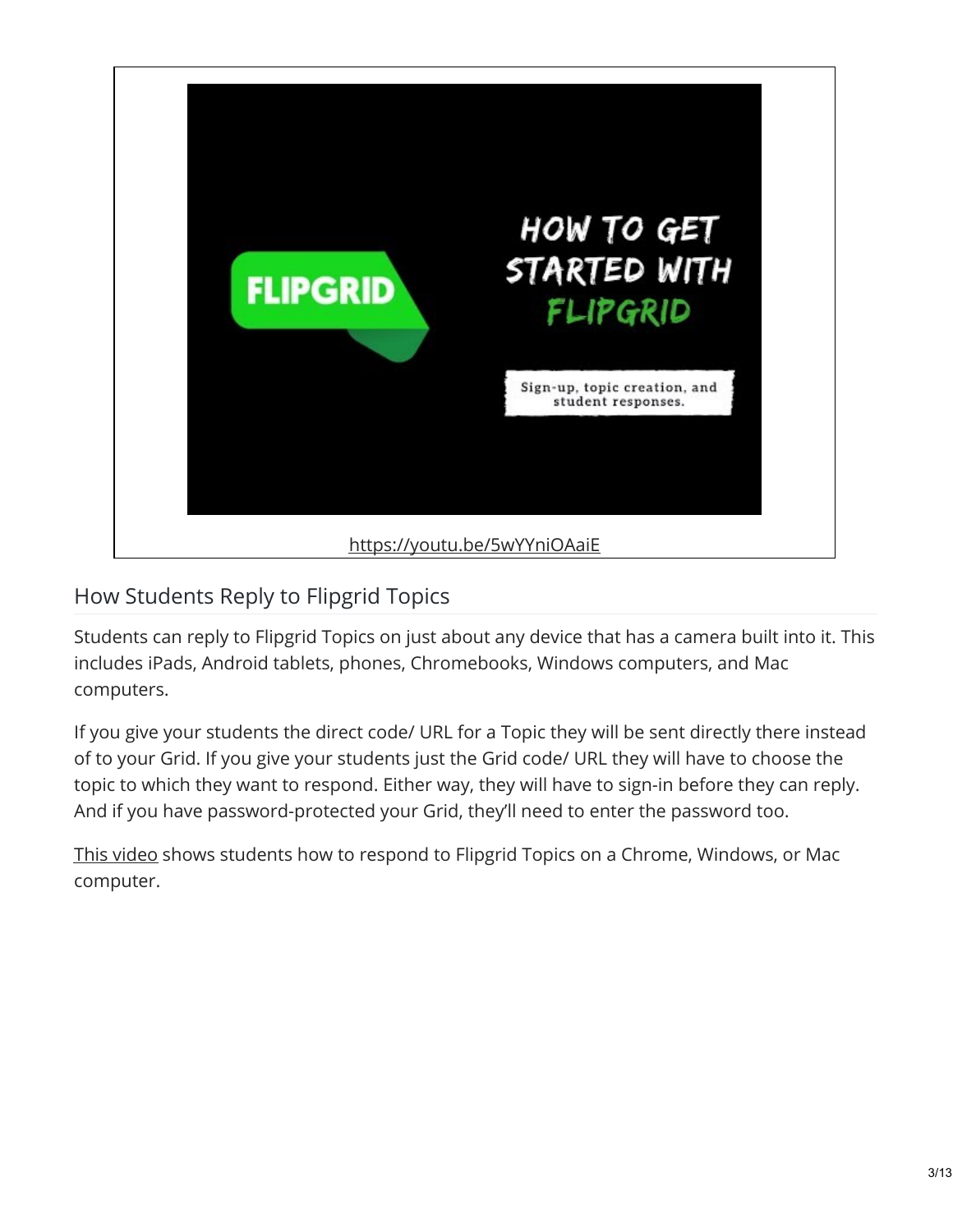

This [video](https://youtu.be/x0zotRpPg5U) shows students how to respond to Flipgrid Topics on an iPad.



This [video](https://youtu.be/l31Og833E3I) shows students how to respond to Flipgrid Topics on an Android device.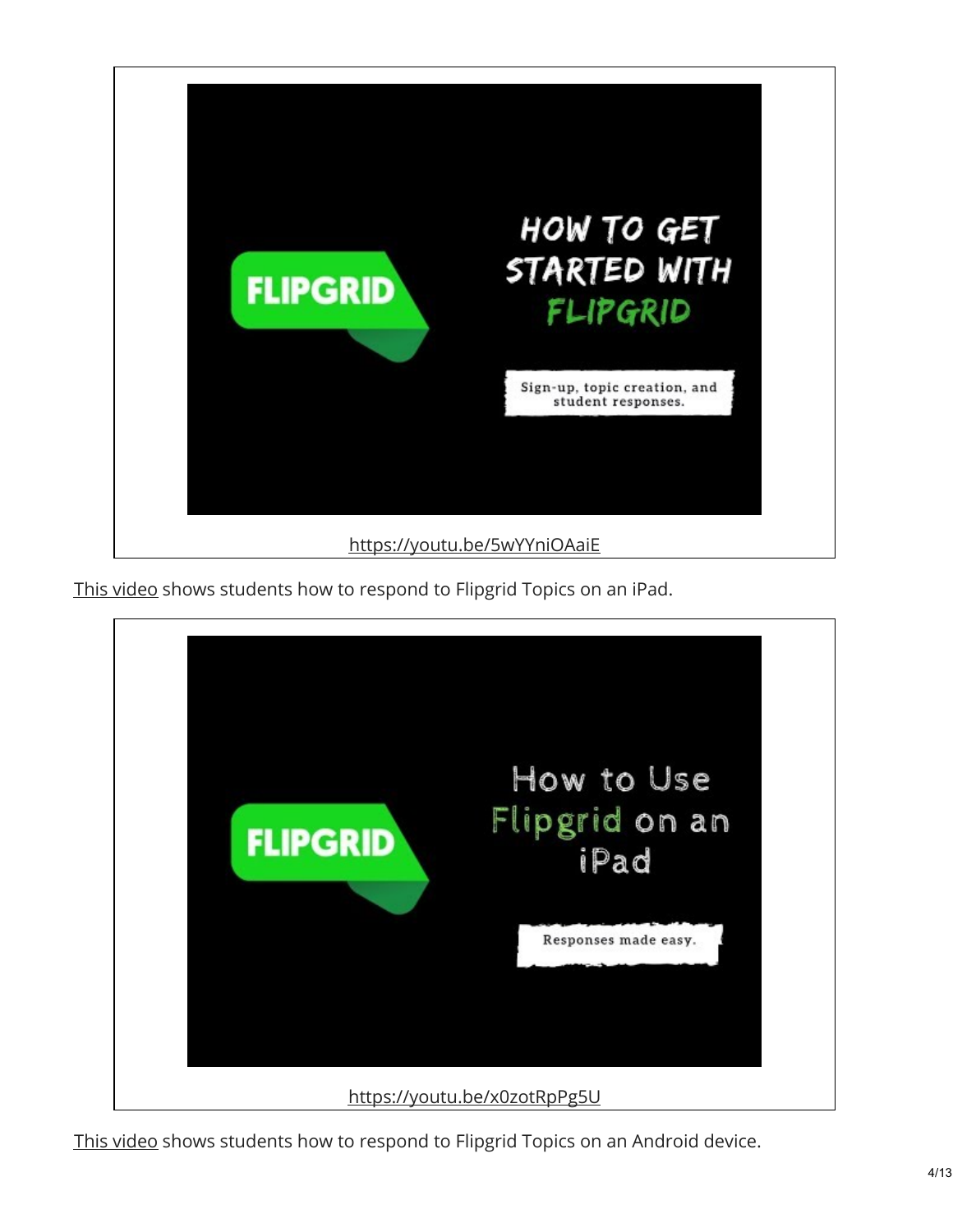

## Students Can Upload Replies to Topics

Recording a video with their webcams isn't the only way that students can respond to a Flipgrid Topic. They can upload videos as long as those videos fall under the time limit that you have set for a topic. This [video](https://youtu.be/MTnePEtcjlA) shows students how to respond to a Flipgrid Topic by uploading a video.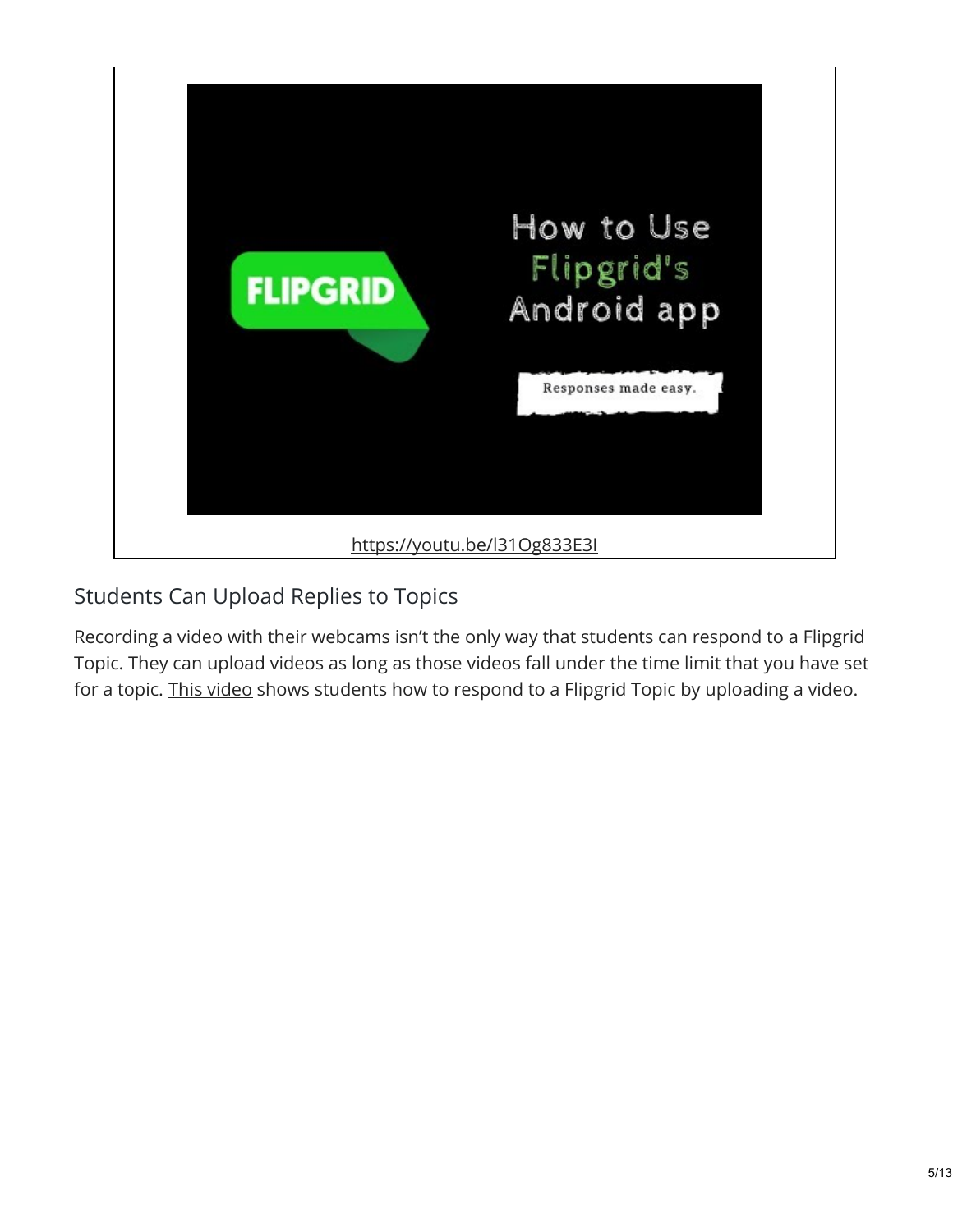

### How to Create a Custom Flipgrid Code

You don't have to use the codes that Flipgrid randomly assigns to your Grids. You create your own code in the set-up process. During the set-up simply write over the randomly-assigned code before you exit the set-up screen. [Watch](https://youtu.be/EaDAtgxmSgk) this video to learn how to create a custom Flipgrid code.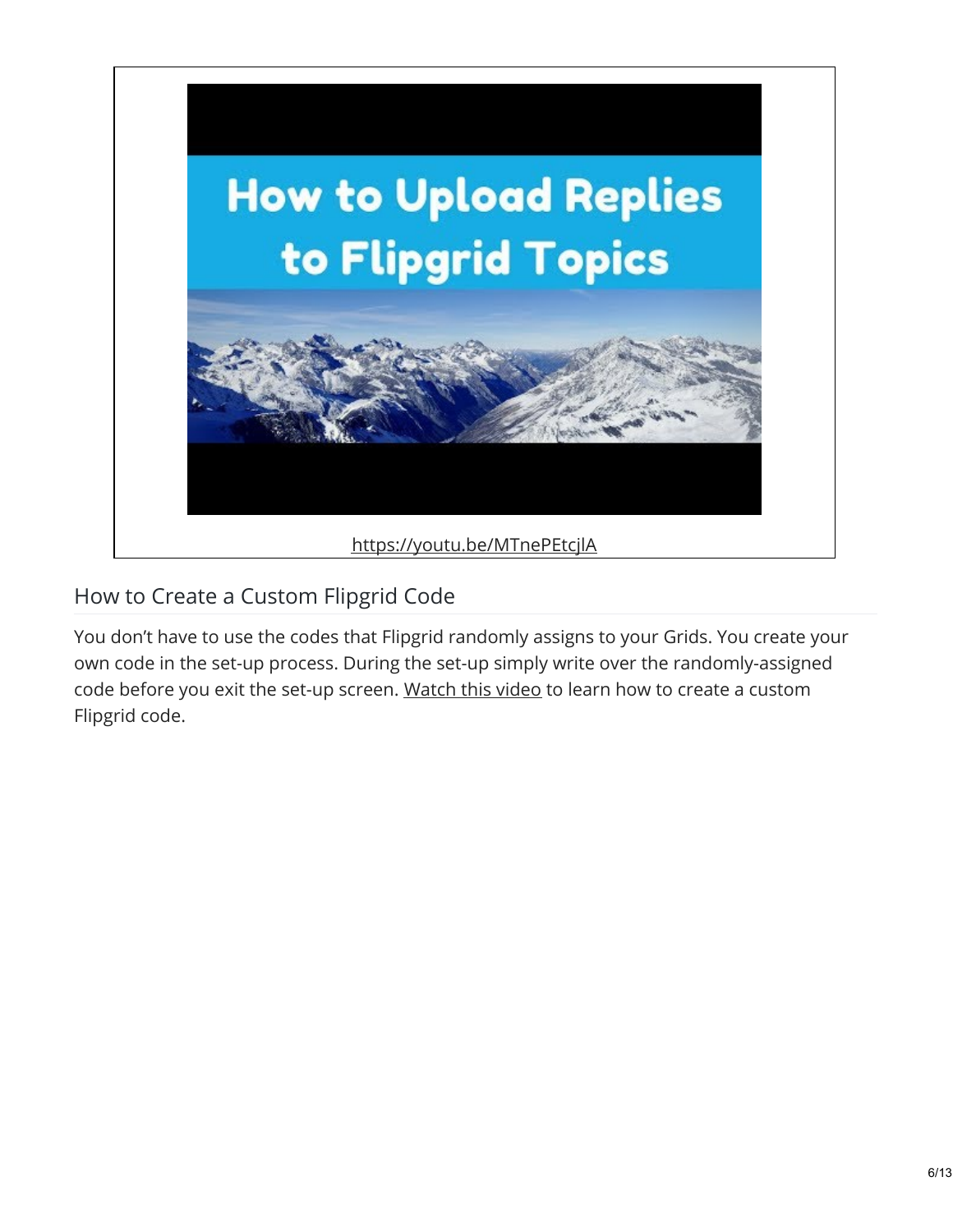

### **Create Student IDs in Bulk by Using a Spreadsheet**

If your students don't have email addresses, you will have to assign Flipgrid IDs to them. You can do this by manually entering names, picking IDs, and assigning passwords. But you can save time by uploading a student roster in spreadsheet form to assign IDs and passwords to your students. I created this [video](https://youtu.be/00N5582u15g) to show you how to create Flipgrid IDs in bulk.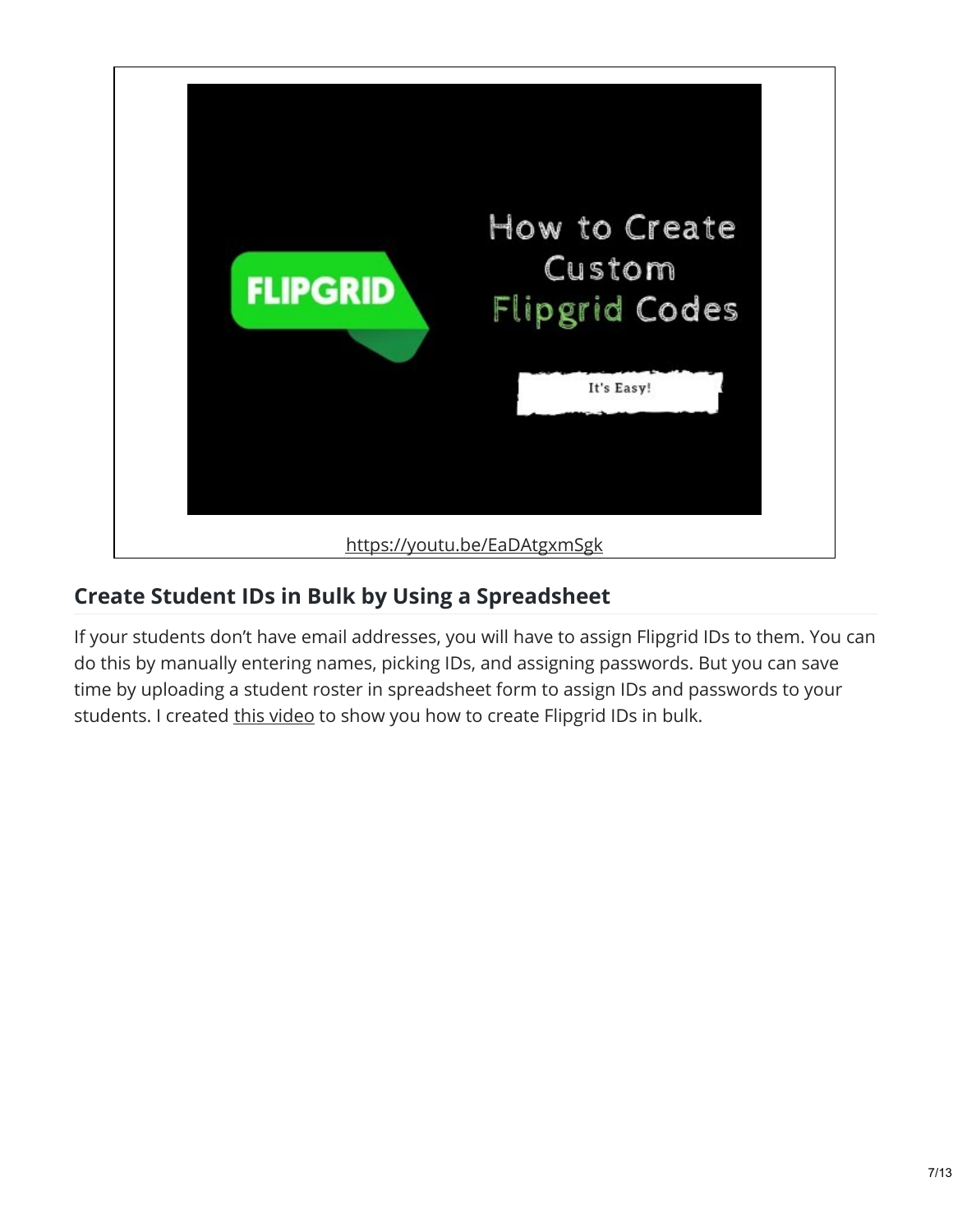

#### **Other Ways to Share Flipgrid Topics and Responses**

It is possible to embed Flipgrid Grids, Topics, and Responses into other sites and blogs. In this video I [demonstrate](https://youtu.be/O36SI7bxVe4) how to embed a Flipgrid Topic into a blog post.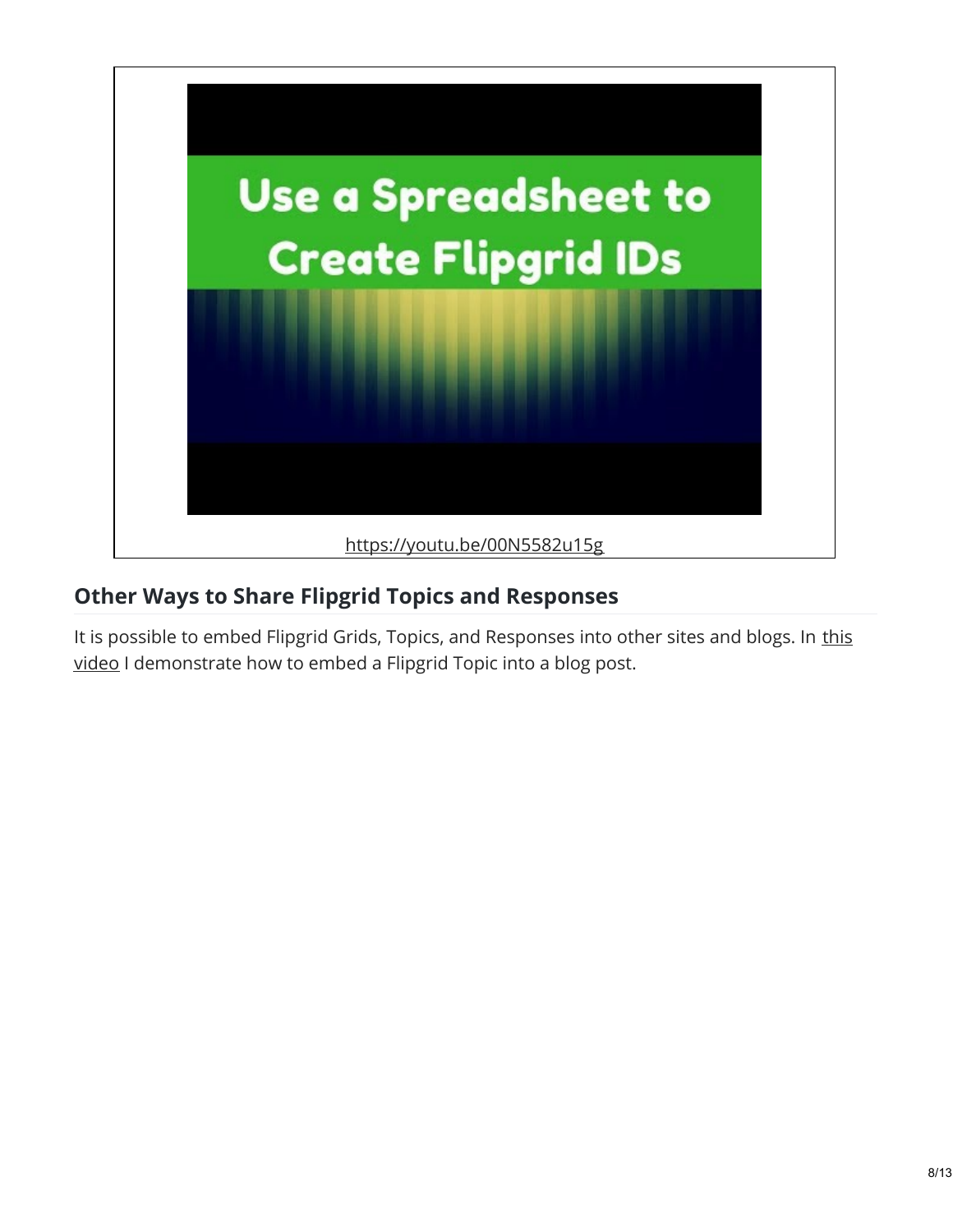|                 |                                             | How to Embed Flipgrid                                 |
|-----------------|---------------------------------------------|-------------------------------------------------------|
|                 | Into Your Blog                              |                                                       |
| <b>FLIPGRID</b> |                                             | Sign up for free<br>Teacher Login Pricing Help Center |
|                 | <b>Enter your Grid code</b>                 |                                                       |
|                 | Are you an educator? Click here to sign up. | ®                                                     |
|                 | <b>Social learning</b>                      |                                                       |
|                 | for evervone.                               |                                                       |
|                 |                                             |                                                       |
|                 | https://youtu.be/O36SI7bxVe4                |                                                       |

Flipgrid Topics can be embedded into pages within Google Sites as I demonstrated in this [video](https://youtu.be/rUBSP87cINE).

| a,<br>Richard Dynas's Sample Site<br>Richard's Sample Site | <b>ALC</b>                                               | ш<br><b>National Ex-</b><br>÷<br>-<br>- | <b>MARKET</b><br>-<br>-                                   |
|------------------------------------------------------------|----------------------------------------------------------|-----------------------------------------|-----------------------------------------------------------|
|                                                            | Einheit from the web                                     |                                         | m.<br>西<br><b>Service</b><br>-                            |
|                                                            | m/m<br>VIANCE OVER                                       |                                         | ۰<br><br>-<br>-                                           |
|                                                            | <b>Competition of</b>                                    |                                         | _                                                         |
|                                                            | E has a fact con-<br>Do you like making videos?          |                                         | <b>Service</b><br>٠<br>-                                  |
|                                                            | $-1$<br>the year link-making present "Why on which that" |                                         | _                                                         |
|                                                            | Henry Ave. 18-sport                                      |                                         | <b><i><u>Participants</u></i></b><br><b>PERSONAL</b><br>o |
|                                                            |                                                          | Уß                                      | ۳<br><b>Service</b>                                       |
|                                                            | C Incomedy in most                                       | CAROL MIDT                              | -                                                         |
|                                                            |                                                          |                                         | <b>START OF THE OWNER.</b>                                |
|                                                            |                                                          |                                         |                                                           |

Use Flipgrid to Publish Instructional Videos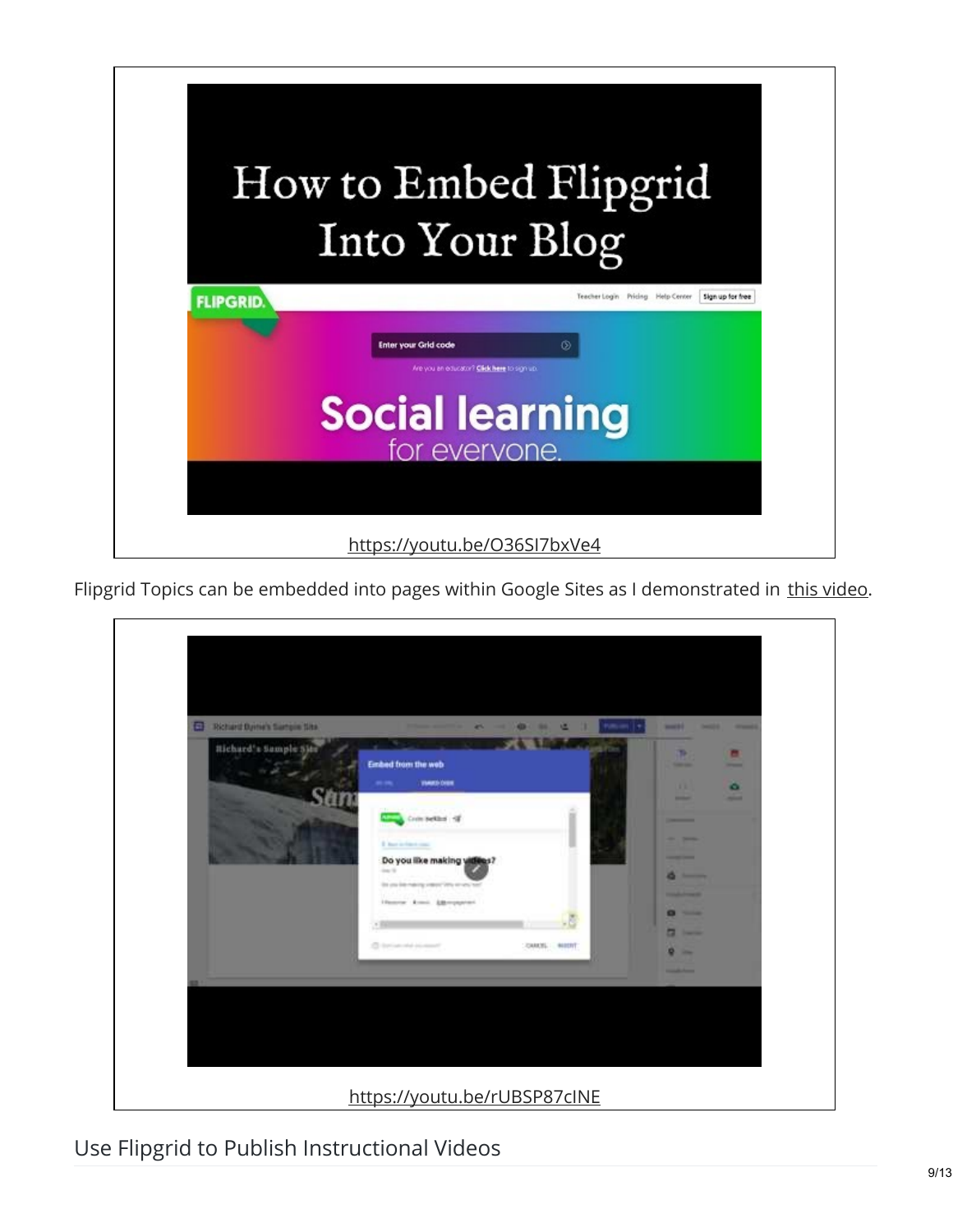Flipgrid can be used for more than just posting prompts for students to respond to. You can use to publish a series of instructional videos for your students to watch and reply to with clarifying questions. That's exactly what I demonstrated in this video.



#### **Create a Mixtape of Flipgrid Responses**

Flipgrid lets teachers select their favorite Topic responses and publish them in one place called a Flipgrid Mixtape. Selections for the Mixtape can come from multiple Topics. That means that teachers could create a Mixtape that has highlights from September through June to show student growth over the year. [Watch](https://youtu.be/hLfkyhqSmwM) this video to learn how to make a Flipgrid Mixtape.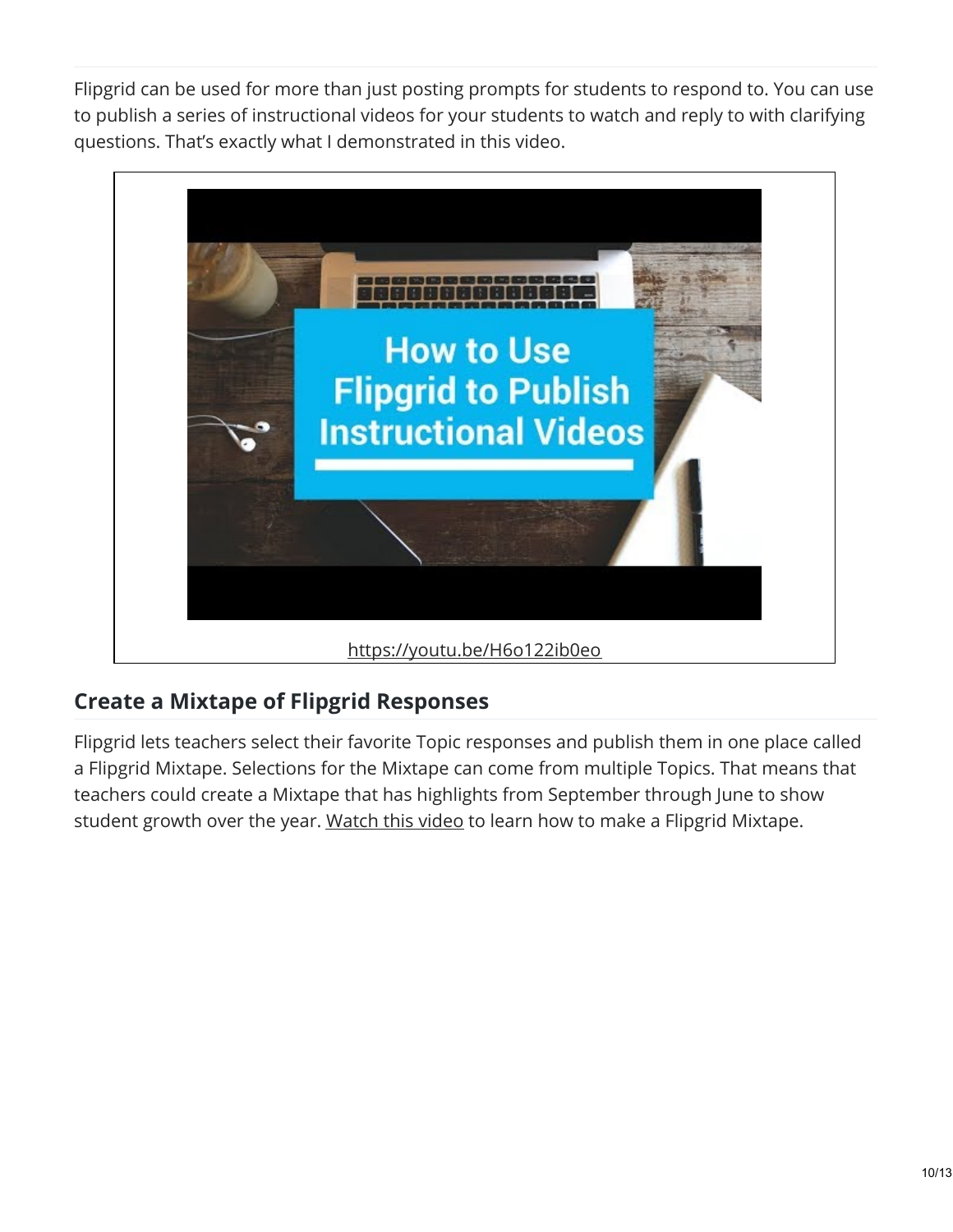| Add to MixTapes<br>A MixTape is a place to showcase your standout audent yideos! Adding a indeo to a MixTape will not                              |                          |        | $\mathcal{L}$ |  |
|----------------------------------------------------------------------------------------------------------------------------------------------------|--------------------------|--------|---------------|--|
| nenove it hom the original Topic. Remindler, too are adding fire video to a publicly available MixTape.<br>Where would you like to add this video? |                          |        |               |  |
| Our Gmishest Hits<br>D-rivers                                                                                                                      | Sample Ma<br>ø<br>$\sim$ |        |               |  |
|                                                                                                                                                    |                          |        |               |  |
|                                                                                                                                                    |                          | Cancel | Add           |  |
| ---                                                                                                                                                |                          |        |               |  |

#### **Invite Parents to Watch and or Participate in Topics**

Flipgrid has a neat feature called Guest Mode that lets you give parents access to a specific Topic without giving them access to an entire Grid. You can grant guest access so that parents can view videos or you can grant access so that [parents](https://youtu.be/0dqpMBzy26E) can actually reply to a Topic. Watch this video to learn how to enable Guest Mode on a Topic.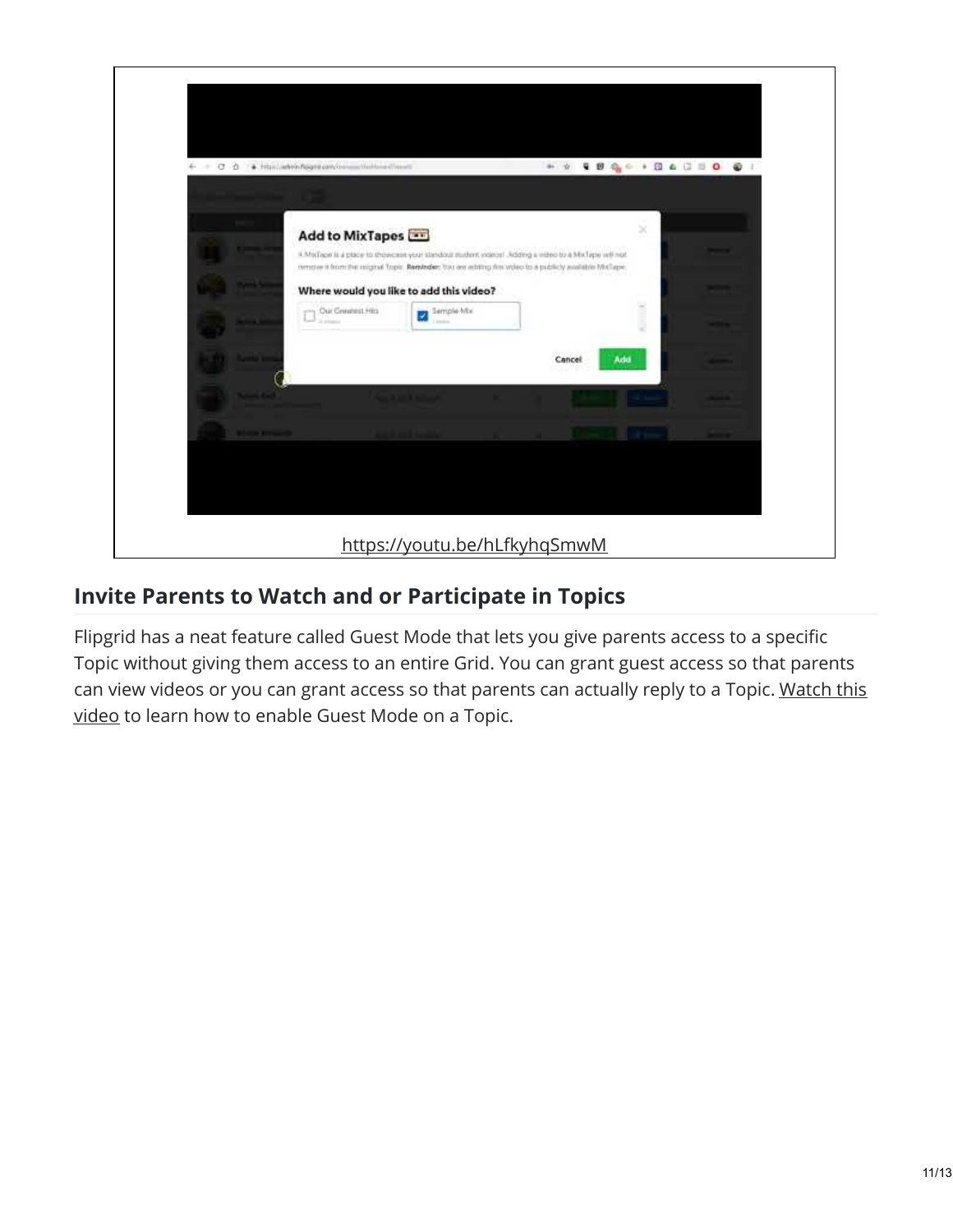

## **Thoughts About Flipgrid Stickers**

If you have watch the set-up videos and made it this far, you have seen the sticker option in Flipgrid. The stickers that students can apply to their video covers can be a distraction or an incentive depending upon how you and your students view them. Students love the stickers! If your students have some self-control, leave the sticker feature turned on. If your students lack that self-control, only enable stickers as an incentive or reward. I have a few more thoughts about the stickers in this [video](https://youtu.be/WuEn4wcWJlE).